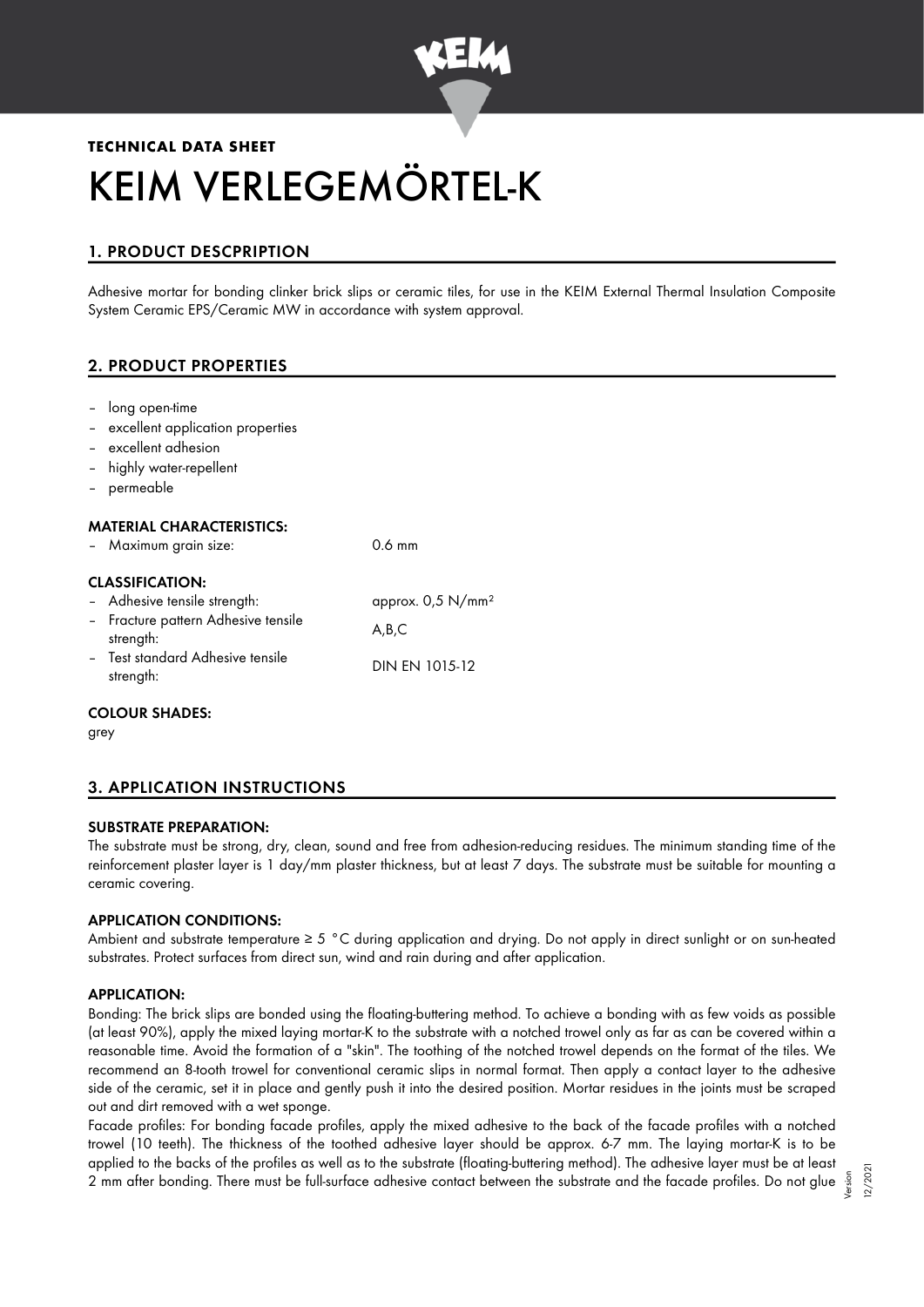butt joints and mitre joints with Verlegemörtel-K, but with Iso-Top Thermofoam B1. Facade profiles must also be mechanically fixed.

#### SETTING TIME:

Before grouting, the adhesive bed must be sufficiently firm, dry and at least 7 days old.

#### CONSUMPTION:

approx. 3,0 kg/m²

These material consumption values are guide values for smooth substrates. Exact consumption values must be determined by means of test areas.

#### CLEANING OF TOOLS:

Clean tools, machines and mixers immediatley after use with water. In hardened state only a mechanical removal is possible.

#### 4. PACKAGING

| <b>Container content</b> | Unit of measure | Quantity on pallet | Type of container |
|--------------------------|-----------------|--------------------|-------------------|
|                          | κg              |                    | baa               |

### 5. STORAGE

| max. storage time | Storage conditions                   |  |
|-------------------|--------------------------------------|--|
| 12 months         | dry<br>cool<br>protect from moisture |  |

#### 6. DISPOSAL

For disposal information refer to section 13 of the safety data sheet.

#### EC WASTE CODE:

Waste code: 17 01 01

#### 7. SAFETY INSTRUCTIONS

Please, refer to the Material Safety Data Sheet.

# GISCODE:

GIS code: ZP 1

#### 8. GENERAL INFORMATION

Cover surfaces not to be treated, especially glass, ceramics and natural stone. Any splashes on surrounding surfaces or traffic areas must be rinsed off immediately with plenty of water.

Mixing with products not part of the system or other foreign additives is not permitted.